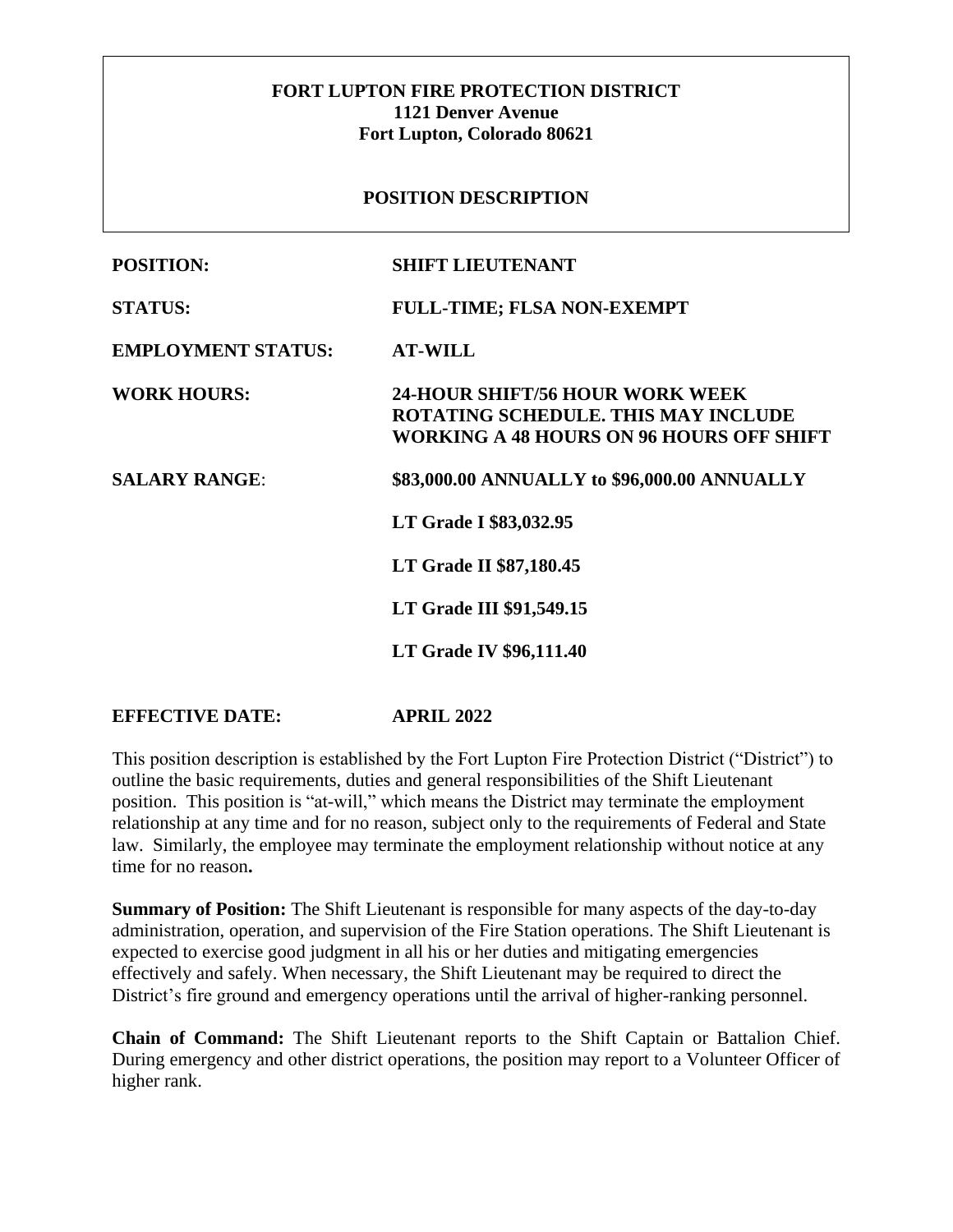**Supervision Exercised:** The Shift Lieutenant shall supervise subordinate employees during emergency operations, fire prevention, training, and other district activities. When necessary, the Shift Lieutenant may be required to direct the District's fire ground and emergency operations.

**Essential Duties and Responsibilities:** This description is illustrative only and not intended to be all-inclusive.

- 1. Exercises good judgment with respect to matters of significance including, but not limited to, training, safety and health; government relations; compliance with Federal, State and local laws and ordinances; quality control; personnel management; management and marketing of the District's training center; and budgeting and accounting.
- 2. Must demonstrate strong administrative skills related to documentation, human resources, legal matters related to the fire service, worker's compensation reporting, records management, grant writing, strong analytical and problem-solving skills, including the ability to collect, integrate, analyze, and use data and information to compare and evaluate possible actions or courses of conduct based upon the data.
- 3. Required to drive motor vehicles safely and lawfully in emergency and non-emergency situations.
- 4. Effectively operate the fire pump to supply the appropriate amount of water to firefighters during mission critical events.
- 5. Coordinates, assists, presents, and supervises instructors in presenting quality-training opportunities for Career and Volunteer Firefighters on a weekly basis.
- 6. Maintains an awareness of the budget accounts related to the purchase of equipment and materials for the Fire District. Submits all purchases for prior approval through the Chain of Command.
- 7. Completes, reviews, and maintains accurate records and documentation related to the District including but not limited to medical reports, training records, time sheets, and call reports. This includes computer entry and organization of records as required.
- 8. Assists in the recruitment and interviewing of potential firefighter recruits.
- 9. Completes annual performance evaluations on all personnel under his/her supervision.
- 10. Assists the Shift Captain/Battalion Chief in scheduling and leave requests of line firefighters and ensures minimum staffing for each shift.
- 11. Assists the maintenance department in areas of light maintenance, regular inspection of tools, equipment, hose, and other firefighting equipment as required.
- 12. Be responsible for the safety and general cleanliness of the facilities, grounds, apparatus, and other District property.
- 13. Completes special projects, as required, including non-incident related projects that will have completion deadlines and standards.
- 14. Maintains positive, effective working relationships with District volunteers and employees, supervisors, the Board, the public, and other agencies, such as police, ambulance, Division of Fire Safety, City Government, community groups, and other professional service providers.
- 15. Completes pre-fire planning reports.
- 16. Assists the Fire Marshal with the fire prevention program, pre-fire planning, and inspections.
- 17. Responds to, and supervises, emergency and non-emergency alarms, as required and may serve as the Incident Commander, when necessary, until the arrival of higher-ranking command personnel. Work 24-hour shifts a part of the position duties.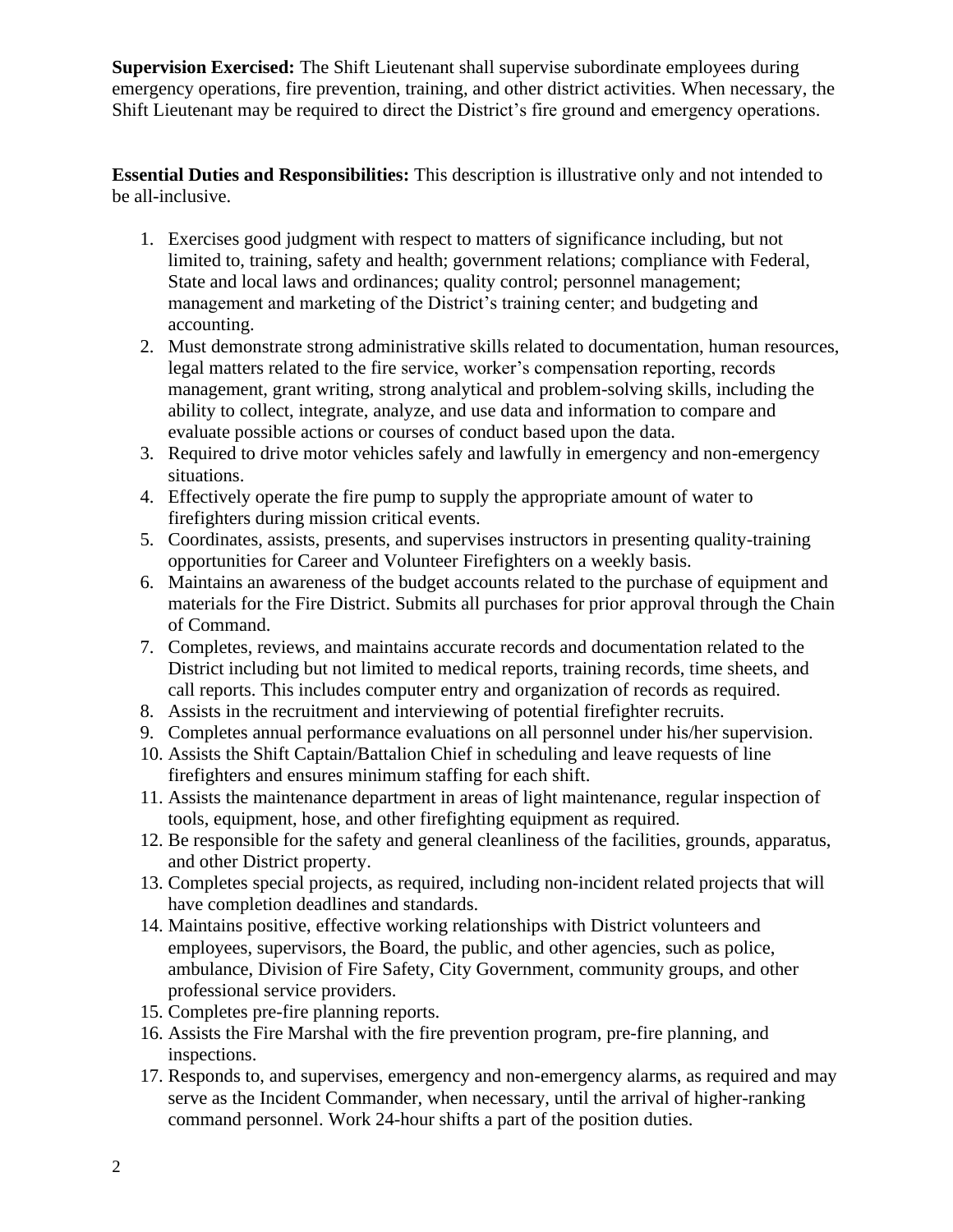- 18. Responsible for maintaining an effective an efficient incident command role at the scene of all incidents or trainings. Responsible for assigning resources to subsequent incidents that may occur while operating at the original incident.
- 19. Responsible for determining the most effective and safe work methods and operation modes at incidents.
- 20. Responsible to make decisions quickly and decisively under extremely stressful conditions during emergency operations and also perform strenuous physical labor under the same conditions.
- 21. Attends community meetings, as required.
- 22. Effectively delivers presentations and information to diverse groups.
- 23. Operates equipment related to the fire service, including but not limited to, fire hoses; nozzles; air packs; various tools; fire extinguishers; fans; ropes; ladders; extrication equipment; emergency medical equipment; AED; oxygen bottles; suction units; spine boards; cervical collars; and ambulance cots. Must also be able to use VCR, slide projectors, computers, sound systems and other audio-visual devices to present training materials.
- 24. Positively and effectively work within a team environment and shared decision-making process.
- 25. Present a professional image of the District at all times.
- 26. Makes recommendations to the Fire Chief regarding hiring, promotion, termination, disciplinary action, and other terms and conditions of employment of employees and volunteers under his or her supervision.
- 27. Consistently and correctly, apply the District's rules, policies, and procedures.
- 28. Effectively communicate pertinent information to supervisor in a timely fashion.
- 29. Timely prepare complete and accurate District reports and other records.
- 30. Maintain minimum training requirements and certifications as required by the District.
- 31. Perform such other duties as may be prescribed by the Fire Chief or his or her designee.

### **Working Environment/Physical Requirements:**

This position requires work in a variety of locations and conditions, including fire station, living quarters and office areas, in and around a wide variety of automotive, mechanical, chemical and medical equipment or supplies, and emergency scenes of every type.

- 1. A portion of this position will involve sedentary, administrative work in an office environment or in training facilities; however, in emergency situations, the Shift Lieutenant may be required to perform the duties of a Firefighter/EMT.
- 2. Strenuous physical activity under extreme adverse conditions may be required periodically.
- 3. Must possess the ability to lift items in excess of one hundred fifty (150) pounds occasionally and up to sixty (60) pounds frequently.
- 4. This position requires standing, running, walking, sitting, kneeling, stooping/bending, lifting, squatting, pushing, pulling, crawling, jumping, sliding, climbing, pinching, gripping digging, spraying, reaching over head, reaching away from body, and repetitive motion.
- 5. Will be required to work in all weather conditions and in extreme temperatures below twenty degrees (20 degrees) Fahrenheit and in excess of one hundred degrees (100 degrees) Fahrenheit.
- 6. Work may be performed under hazardous and adverse conditions, including but not limited to, weakened structures, slippery and uneven surfaces, proximity to moving